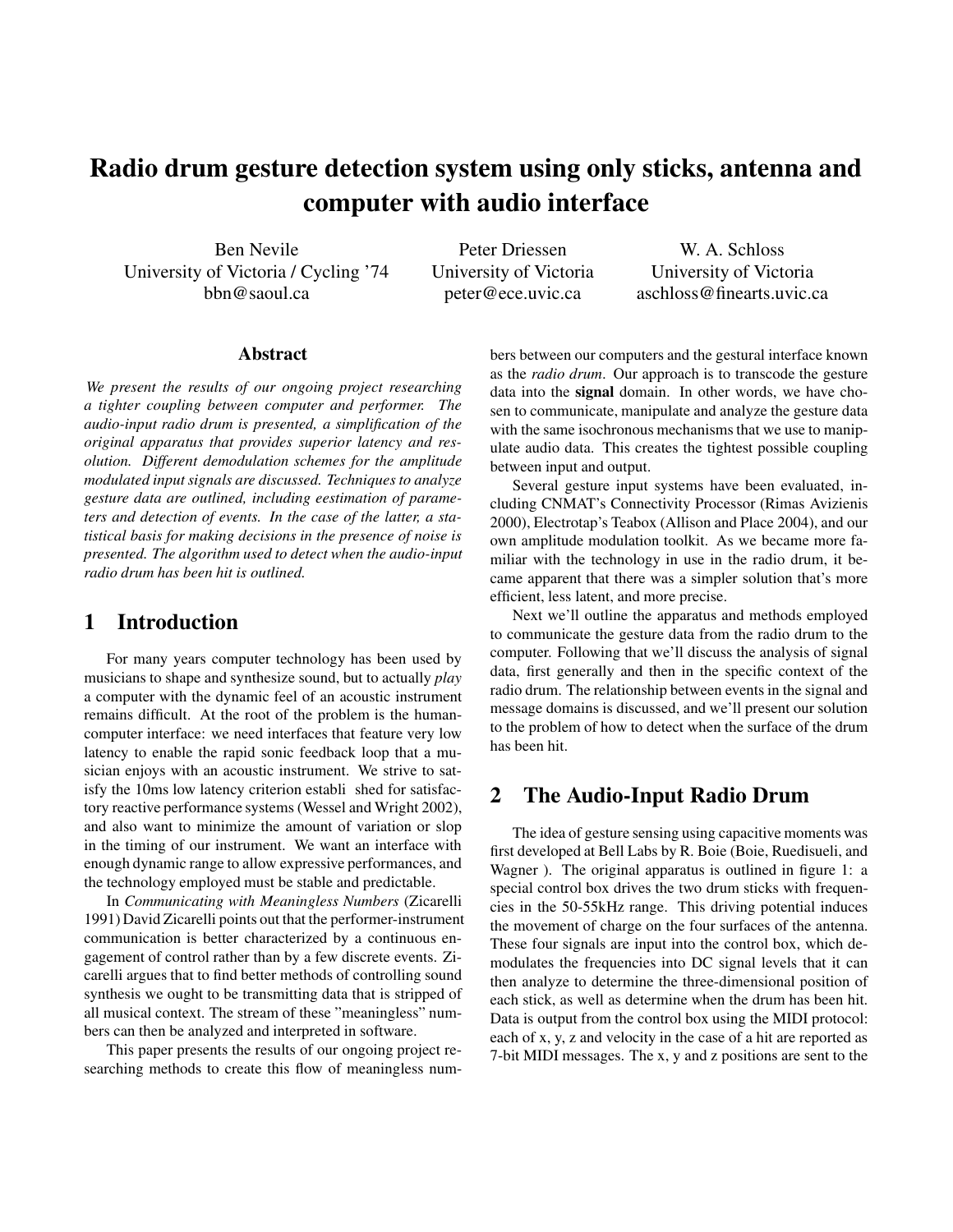

Figure 1: Old apparatus for the radio drum

computer 50 times a second.

The apparatus for our audio-input radio drum is outlined in Figure 2. The driving signals sent to the sticks are generated by the audio outputs of a multi-channel sound device. The outputs of the antenna are connected to the inputs of the same multi-channel sound device. All interpretation of the signals is handled in software. The control box is no longer necessary, and MIDI is no longer needed.

In this audio input scheme the computer both generates the driving signals and receives the signals produced by the induced voltage changes in the antennae. Being a physical, electrodynamic system with scale much shorter than the wavelength of the radiation, the transmission time from the sticks to the antenna is virtually instantaneous. The latency of the system is therefore exactly the round-trip latency of the computer and audio device. With a professional quality sound card this latency can be less than 5 milliseconds.

#### **2.1 Carrier Frequencies**

Using this new system we are free to choose the transmitting frequencies that we send to the sticks. The two frequencies must be spaced far enough apart so that the sidebands created by the movement of the sticks do not spectrally overlap; figure 3 illustrates this idea. The spectral width of each sideband is dependent on the physical nature of the interface; in the case of our drum, it is reasonable to use 450 Hz, the upper bound on the frequency of muscular contraction (Nakra



Figure 2: Apparatus for the audio-input radio drum



Figure 3: Illustration of the input spectrum. Two carrier frequencies must be chosen far enough apart so that their bandwidths do not significantly overlap. Bandpass filters are used to isolate the carriers from one another.

2000). Note that when the stick makes contact with a solid, unforgiving surface, high frequency components can be the result. This could cause a problem when separating the two channels of data, but we have not found this to be a problem in practice.

We are of course limited to frequencies less than half of the audio output device's maximum sampling rate, which on a modern device can be as high as 192kHz. Figure 4 shows a plot of the antenna's receiving power as a function of the driving frequency. The vertical axis of the plot is scaled logarithmically with base two and normalized relative to the maximum receiving power around 60kHz. Therefore one can think of the value of the vertical axis as the number of bits lost relative to the maximally efficient frequency. Another fac-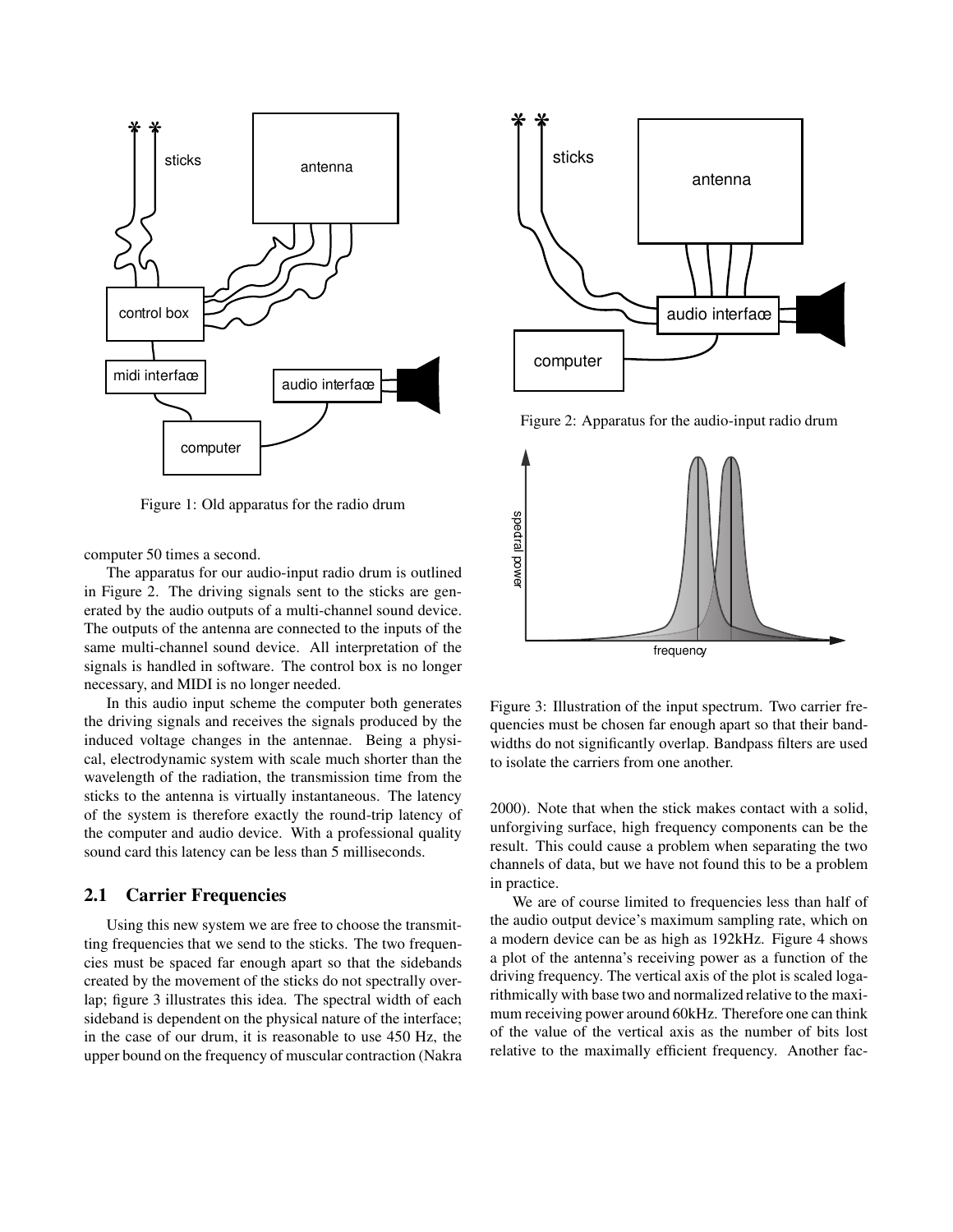

Figure 4: Receiving power of the antenna versus the frequency of the carrier. Note that the vertical axis is logarithmically scaled.

tor in choosing carrier frequencies is that operating a signalprocessing environment at high frequency is computationally demanding. This is not because of the amount of calculating involved, but rather primarily due to the amount of data that needs to be moved through the computer's IO subsystems. In our performances we have found we achieve acceptable performance characteristics when operating the audio device with a sampling rate of 64kHz and generating carrier frequencies of 26 and 30kHz.

#### **2.2 Demodulation**

Each input signal contains the two modulated carriers superimposed, so filters are needed to seperate them. The ideal box filter for a given carrier would be centered at the frequency of that carrier, and would be just wide enough to accomodate all of the gesture-generated sidelobes without attenuation. In practice we have found that biquadratic bandpasses of the kind intended to be used for audio are adequate for the job, although it's likely that custom designed filters could yield more efficient results.

AM demodulation techniques that can be used when the original carrier is available are called *synchronous*. Synchronous demodulation has better signal-to-noise characteristics than asynchronous demodulation (Haykin 1994). Since in our audioinput interface system the carrier is generated in software, we can demodulate synchronously. A standard synchronous demodulation technique is to multiply the amplitude-modulate signal by the original carrier wave. If the carrier is operating at a frequency  $\omega$  and the amplitude envelope of the modulated carrier is  $A(t)$ , the amplitude modulated carrier would

| 芽 |  |  |  |  |  |  |  |  |  |  |  |  | $\begin{split} \mathbf{P}_{\mathbf{u}} & = \mathbf{P}_{\mathbf{u}} + \mathbf{P}_{\mathbf{u}} + \mathbf{P}_{\mathbf{u}} + \mathbf{P}_{\mathbf{u}} + \mathbf{P}_{\mathbf{u}} + \mathbf{P}_{\mathbf{u}} + \mathbf{P}_{\mathbf{u}} \\ & \qquad \qquad \leq \mathbf{P}_{\mathbf{u}} + \mathbf{P}_{\mathbf{u}} + \mathbf{P}_{\mathbf{u}} + \mathbf{P}_{\mathbf{u}} + \mathbf{P}_{\mathbf{u}} + \mathbf{P}_{\mathbf{u}} + \mathbf{P}_{\mathbf{u}} + \mathbf{P}_{\mathbf$ |  |  | $\begin{array}{cccccccccccccc} \mathbf{A} & \mathbf{B} & \mathbf{B} & \mathbf{B} & \mathbf{B} & \mathbf{B} & \mathbf{B} & \mathbf{B} & \mathbf{B} & \mathbf{B} & \mathbf{B} & \mathbf{B} & \mathbf{B} & \mathbf{B} & \mathbf{B} & \mathbf{B} & \mathbf{B} & \mathbf{B} & \mathbf{B} & \mathbf{B} & \mathbf{B} & \mathbf{B} & \mathbf{B} & \mathbf{B} & \mathbf{B} & \mathbf{B} & \mathbf{B} & \mathbf{B} & \mathbf{B} & \mathbf{B} &$ |  |
|---|--|--|--|--|--|--|--|--|--|--|--|--|-------------------------------------------------------------------------------------------------------------------------------------------------------------------------------------------------------------------------------------------------------------------------------------------------------------------------------------------------------------------------------------------------------------------------------------------------------------------|--|--|---------------------------------------------------------------------------------------------------------------------------------------------------------------------------------------------------------------------------------------------------------------------------------------------------------------------------------------------------------------------------------------------------------------------------------------|--|
|---|--|--|--|--|--|--|--|--|--|--|--|--|-------------------------------------------------------------------------------------------------------------------------------------------------------------------------------------------------------------------------------------------------------------------------------------------------------------------------------------------------------------------------------------------------------------------------------------------------------------------|--|--|---------------------------------------------------------------------------------------------------------------------------------------------------------------------------------------------------------------------------------------------------------------------------------------------------------------------------------------------------------------------------------------------------------------------------------------|--|

Figure 5: Illustration of downsampling technique. The carrier frequencies are set so that an integer number of periods fit exactly within the downsampled sample rate. In this case exactly five periods of the sine wave fit within thirty-two samples at the main sampling rate. The dots indicate the points that the sine wave is sampled at the main sampling rate, and the larger circles indicate the points at which the downsampling mechanism chooses a sample.

be  $A(t) \cos(\omega t)$ . The multiplication of this function with our own carrier for synchronous demodulation can then be expressed as

$$
A(t)\cos(\omega t)\cos(\omega t + \phi) = \frac{A(t)}{2}(\cos(2\omega t + \phi) + \cos(\phi))
$$
\n(1)

Note that we have added a phase shift of  $\phi$  in the multiplying carrier since in general the two carriers won't be perfectly in phase. The envelope  $A(t)$  that we want to extract is now modulating a sine wave at twice the frequency of the original carrier, but it also is sitting in the baseband. By high-pass filtering out the doubled carrier frequency component of the signal we are left simply with  $A(t) \cos(\phi)/2$ .

Figure 5 illustrates a more computationally efficient method of moving the amplitude envelope into the baseband that could be called *synchronous downsampling*. In this scheme a naive downsampling of the signal is performed at a rate that exactly matches an integer number of periods of the carrier signal. The carrier frequency is shifted to zero, and what was previously a bandpass filter becomes a lowpass filter. When operating at a sample rate of  $\omega_r$  and downsampling by a factor of n, the carrier frequencies must be  $k(\omega_r/n)$  where integer k satisfies  $0 < k < (n/2) - 1$ . So for example at a sampling rate of 64kHz and downsampling by a factor of 32, we can use carrier of 2k kHz, where  $1 \le k \le 15$ . In Figure 5,  $k = 5$ . Carriers of 30kHz and 26kHz ( $k = 15$  and 13) have worked well for us.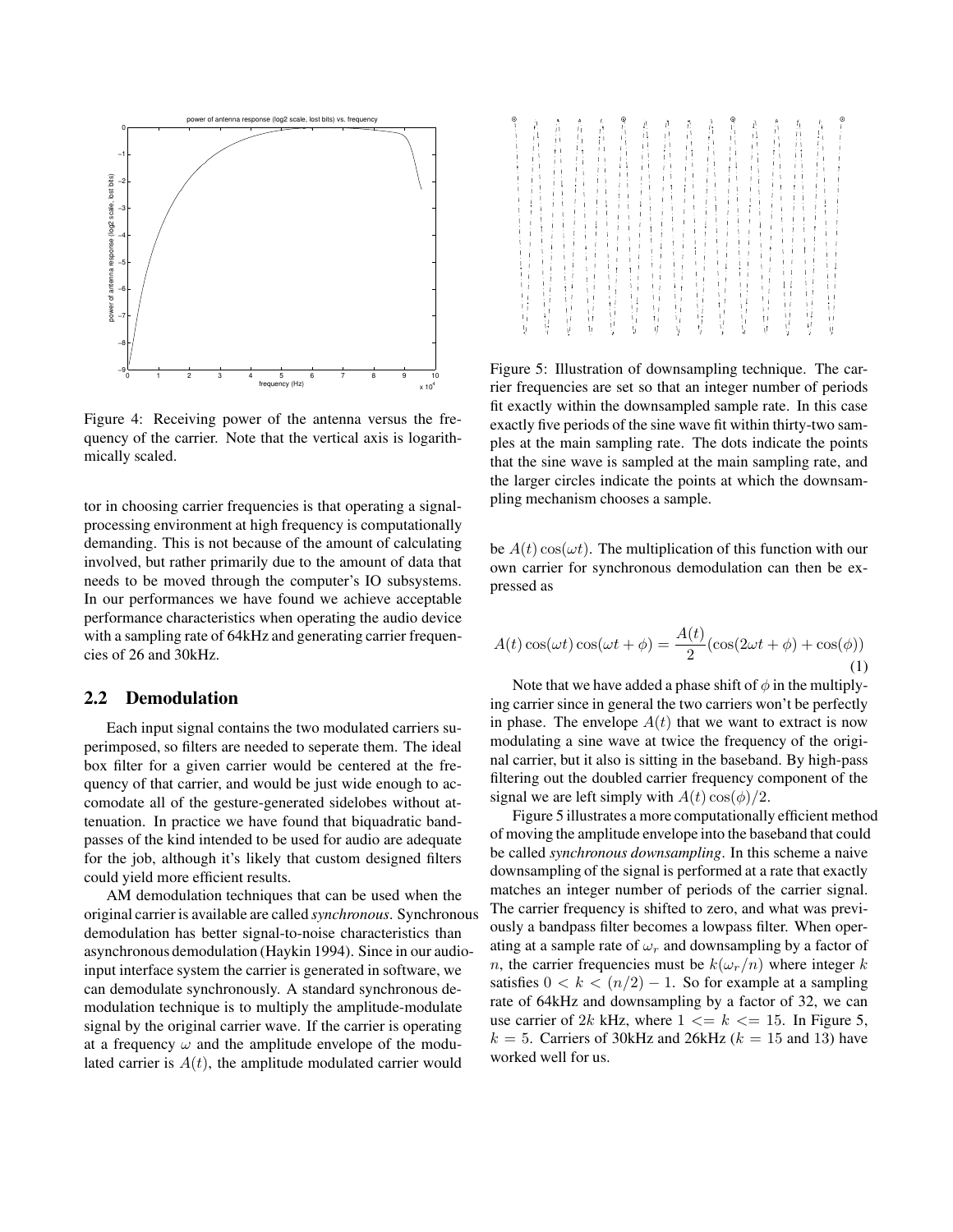In both demodulation methods, the amplitude of the demodulated information is dependent on the phase of the input carrier wave. Since we are generating these driving frequencies it's important to tune their phase to maximize the signalto-noise ratio of our instrument. In a noiseless environment the bit depth of our audio interface, the signal strength transmitted by the sticks, and the gain of the antenna are the factors that limit the signal-to-noise ratio.

## **3 Gesture Data Analysis**

The remainder of this paper discusses strategies to deal with the inevitable noise picked up by the antenna. That is, we can model the *j*th sample of an input signal  $x$  as

$$
x_j = s_j + n_j \tag{2}
$$

where  $s_j$  is the true value of the sampled signal and  $n_j$ represents the corrupting noise. In the modern world there are many sources of electromagnetic interference that our antenna will pick up; we have found a realtime spectral analysis of the input signal to be a very valuable tool to aid in identifying noise from surprising sources such as light fixtures, televisions, and refridgerators. If the noise cannot be stopped at the source, the corruption can be minimized by setting the carrier frequencies so that the overlap between the gesture sidelobes and the noise is minimized.

When the sources of noise are small and many, we can thank the Central Limit Theorem for allowing us to make the reasonable generalization of treating the background noise as *white* - that is, having constant power per unit of spectral bandwidth over the spectral range of interest **??**. This simplifies our analysis considerably when we consider our two main analysis problems: first, how to use the  $s + n$  data we collect to optimize our determination of the true value s, and second, how to determine when an event has taken place. In Electrical Engineering textbooks these are called the problems of *estimation* and *detection*.

### **3.1 Parameter Estimation**

Consider a *locally stationary* signal - that is, one whose true value we expect to be unchanging over a certain period of time. Given only a single sample of data  $x_0$  from this signal, no separation of the true value and the noise is possible. Accordingly the best estimate of the true value of the signal is simply  $x_0$  under the assumption of zero-mean white noise. When multiple samples  $x_0, x_1, x_2, \dots$  are taken into consideration we can exploit signal processing techniques to provide a more accurate estimation of the true value of the signal s. The most straightforward way to reduce the effect of zeromean white noise in a stationary signal is to take the mean of  $m$  successive samples. If the variance of our gaussian noise is  $\sigma_n^2$ , the variance of the estimate will be  $\sigma_n^2/m$  (Schwarz and Shaw 1975).

Typically the signals we'll be estimating will not be stationary. If our sampling rate is high compared to the bandwidth of the gesture data, it is not unreasonable to assume *locally linear* signal movement for a small number of samples. Therefore we can still take a mean of  $m$  samples, but we'll be estimating the value of the signal in the middle of those  $m$  samples. In other words, the averaging of a signal over time introduces latency of  $(m - 1)/2$  samples into the calculation of the estimate.

This intuitive argument can be backed up with filter theory - averaging m samples after all is just a crude FIR lowpass filter, and if the sampling rate is very high our gesture data will be relatively low in the spectrum. It is generally preferable to use one of the many design techniques to design a more optimal IIR or FIR filter with a response curve that is flatter through the important baseband and then drops off quickly to attenuate the higher frequencies.

More complicated estimation algorithms that account for non-stationary signals include the Kalman filter (Robert Grover Brown 1992), a recursive estimator that can take into account multidimensional correlation and provides the smallest linear meansquared error, and non-linear algorithms which are more effective for non-gaussian noise sources but require information about the statistical distribution of the noise and the signal (Schwarz and Shaw 1975). In all of these schemes a filter that increases the signal-to-noise ratio comes at a cost of increased latency in the estimation.

For the Boie drum the parameters of interest are the x, y and z positions of each stick. The geometry of the four segments of the antenna is such that the signal strength for each is associated with one of the surface's four edges. The z position of a stick is estimated simply by summing all four of its signals. The x and y positions are estimated by calculating the ratio of the signal strengths of the two edges perpendicular to the dimension in interest. The resulting parameters are very close to linear near the center of the drum pad, but become non-linear near the edges. More importantly for eventdetection purposes, our parameters are monotonic.

### **3.2 Events in Signals**

The method by which events are represented in the signal world can be confusing for those of us used to dealing with message-based events in a computer music programming environment like Max. Consider an *event signal* whose value represented the status of an event: a value of 1 indicates the event has occurred at that sample time, and a value of 0 means it has not. At audio sampling rates, most event signals would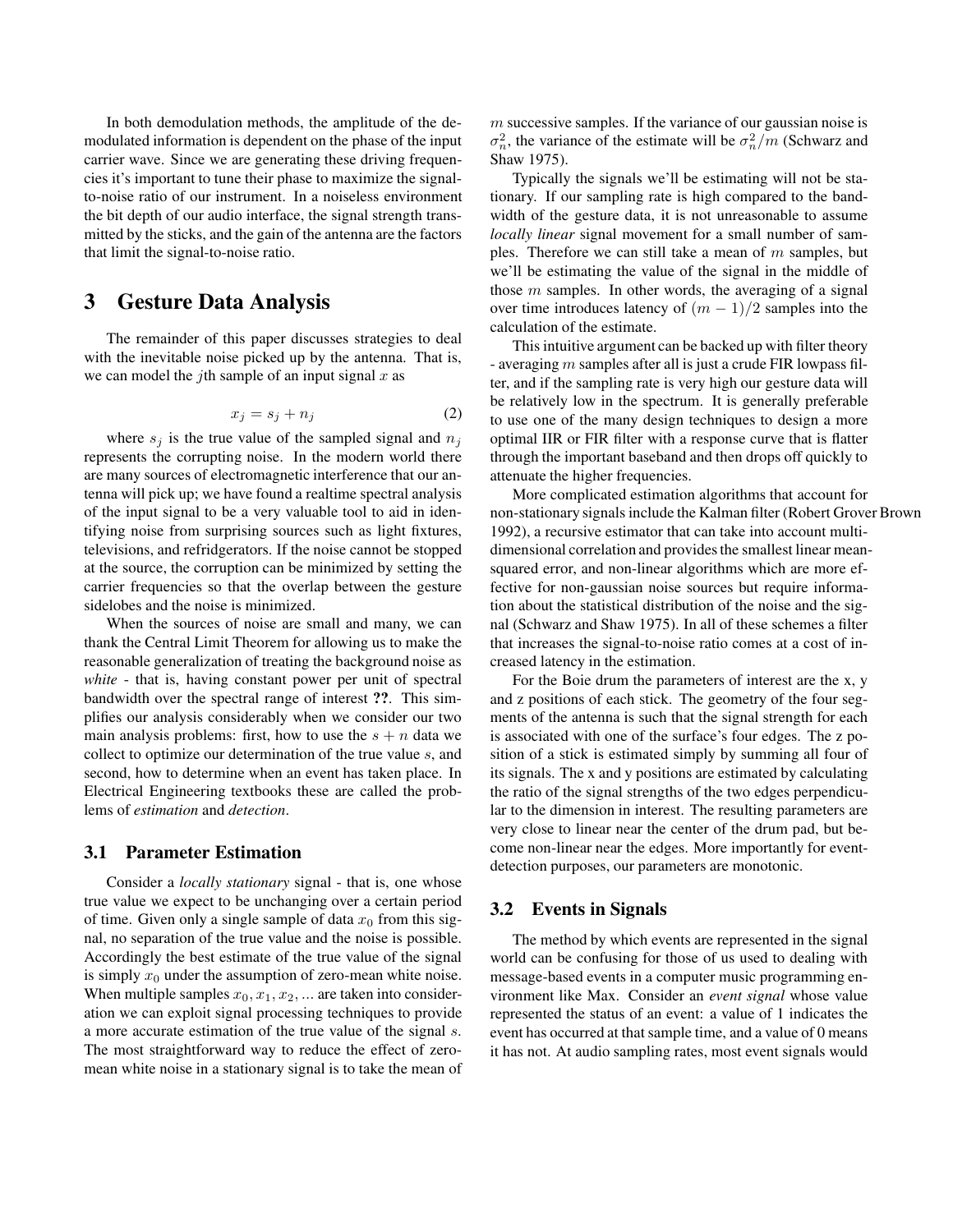

Figure 6: Max patch featuring an example of an event capturing MSP network. The phasor object generates a signal that ramps from 0 to 1. When it crosses 0.5 the output of the ¡ object changes from 1 to 0, which causes the change object to output a  $-1$ . The  $-1$  causes the  $==$  object to output a 1, which triggers a sampling of the six input signals by the event object. The next time the high-priority scheduler thread is serviced the event object outputs the values of the sampled parameters as a single list.

be made up mostly of zeroes with the occasional one. Accordingly, it is inefficient to process for each and every sample the calculations that might happen as a result of an event occurring.

In the Max/MSP environment the solution is to move into the message-passing domain. The edge<sup> $\degree$ </sup> object sends bangs out of its first and second outlets in response to zero to nonzero and non-zero to zero transitions in the input signal, respectively. But beyond simply knowing that an event has happened, we needed the ability to synchronously sample values from multiple parameters at the time of an event, as well as queue multiple events in a single audio processing vector to be output into Max's high-priority scheduler thread. So the event˜ object was created; Figure 6 shows an example of how this object can be used to move between the signal and message domains. Also noteworthy in this example is the change˜ object, which is frequently useful when an event is to be detected based on a change in the value of a signal.

Max's high-priority scheduler thread can operate in several modes (Jones and Nevile 2005). In overdrive mode with the scheduler in audio interrupt enabled the queued events will be output and processed before the next signal vector is calculated. Therefore there is a latency introduced in this process whose delay in samples can be modeled as a random variable with uniform probability distributed over the range



Figure 7: Max patch featuring an MSP network that executes a naive test and uses Jitter to graph the results. Noise is added to a sine wave to imitate a noisy signal. This signal is tested to see if it's greater than zero. True and false results are indicated by the background grey bar graph.

from zero to the number of samples in the signal vector size. Operating at a signal vector size of 16 with a sampling rate of 64kHz The maximum latency introduced here is one quarter of a millisecond.

### **3.3 Tests and Statistics**

Given one or more streams of signal data, we have to create tests to help us determine when an event has taken place. The corruption of the signals with noise requires that we closely evaluate the performance of all testing algorithms.

Consider Figure 7, which shows a Max patch that features an MSP network that executes a simple test and uses Jitter to graph the results. Noise is added to a sine wave to imitate a noisy signal, and the signal is tested to see if it's greater than zero. True and false results are indicated by the background grey bar graph. As it approaches the zero threshold, the noise around the signal rapidly moves the combined value above and below the zero threshold, causing the result of the test to flip-flop many times. To make decisions in the presence of noise obviously will require methods more sophisticated than this naive approach.

As illustrated in Figure 8, the thresh<sup>~</sup> object allows us to set a hysterisis range that can eliminate the rapid flipflopping. If the input signal moves from below to above the object's upper limit parameter, the output signal is set to 1. If the input signal drops from above to below the object's lower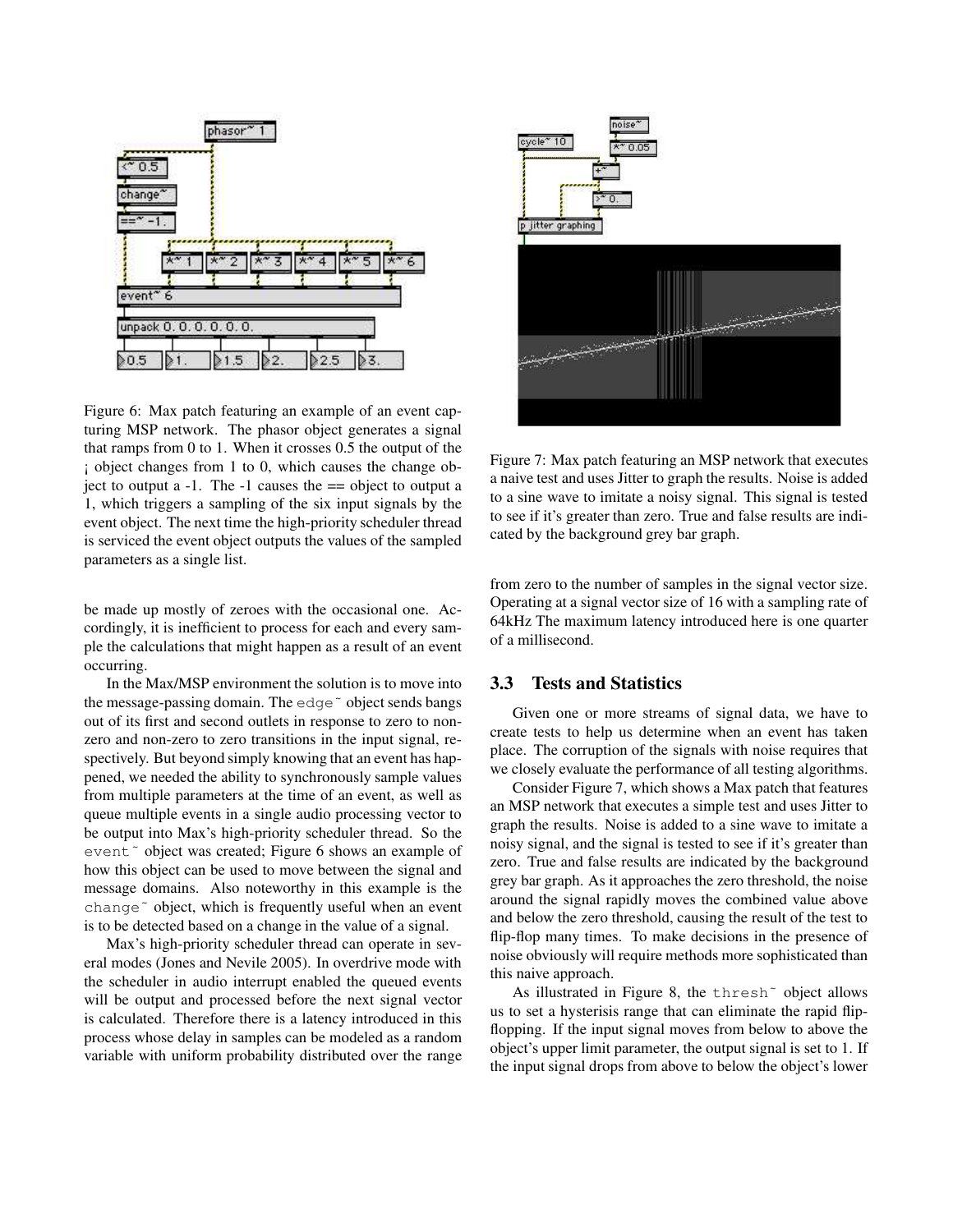

Figure 8: The same network as in figure 7 but with a thresh object instead of a naive  $>$  object.

limit parameter, the output signal is set to 0.

Another standard building block of analog logic is the envelope follower, which tracks changes in a signal's direction of motion and reports the extremities reached. Figure 9 shows how one might naively implement an envelope follower with MSP objects. The system fails because the noise in the signal causes the difference between successive samples to alternate quickly between negative and positive values. To attack this problem we created the fuzzyenv<sup>~</sup> object, which can be seen in Figure 10. fuzzyenv<sup>«</sup> takes a distance parameter that is the amount the signal must reverse from its extreme value before a change in direction is reported.

Note that in both of these examples the noise could be quantified precisely - ie, there would never be more than 0.05 added to or subtracted from the signal. In the real world signals are random variables that if we're lucky can be characterized as gaussian variables with a known variance. We therefore cannot create tests that are guaranteed to give us the right result, but we can tune the parameters of the tests to distribute the risk in a way we find acceptable. In any statistical test there are two types of failures: a *false alarm* is when the test indicates that an event has occurred when in fact it has not, and a *miss* is when a test does not detect an event that has in fact occurred. It is unfortunately impossible to simultaneously optimize our tests to minimize both of these possible failures. There is a subtle balance that must be struck between the probability of correct detection, the false alarm rate, and the miss rate. Furthermore, latency (or detection time) is another factor in this tradeoff, since better estimation techniques



Figure 9: Max patch featuring an MSP network that implements a naive envelope follower and uses Jitter to graph the results. Noise is added to a sine wave to imitate a noisy signal. The envelope of the signal is tracked using two change objects in series followed by a sah to sample-and-hold the envelope extremeties.



Figure 10: The same network as in figure 9 but with a fuzzyenv object instead of a naive envelope follower.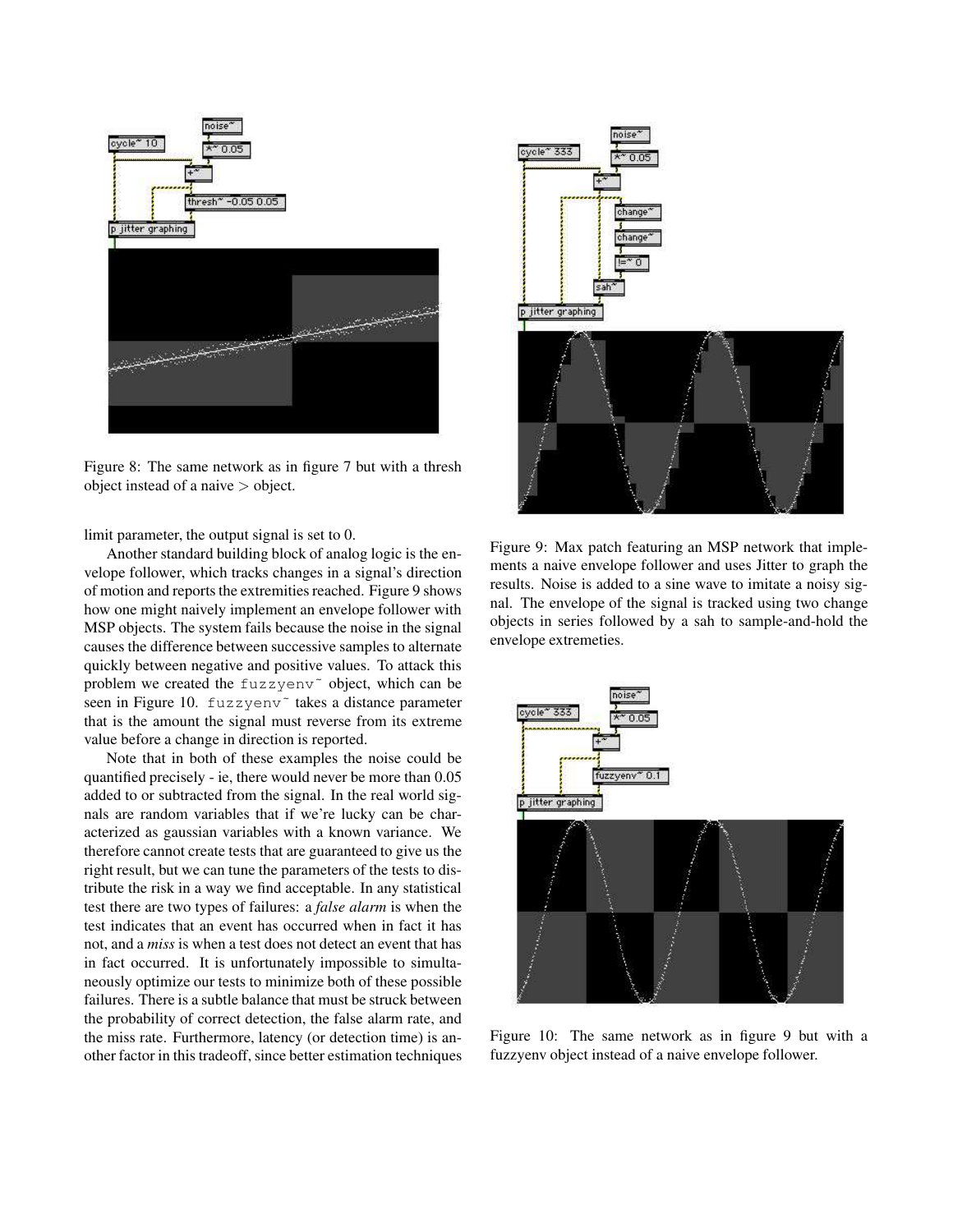that reduce the uncertainty in the signal values take longer to perform.

If the noise in a signal is gaussian and we know the variance, it is straightforward to evaluate the probability of the various errors in a particular scenario using standard statistical tables or an approximation formula for the area under the standard normal curve (Wald 1947). It is difficult, however, to get a broad idea of how often a test will fail, since one can only calculate the probability of failure in a very particular situation. In theory one can calculate not only the probability of failure, but the average time between failures and even the distribution of the time interval between failures.

When the conditions that define the occurence of an event have been identified we can tailor a test procedure to our statistical comfort levels. In situations where there is more than one condition that defines the event, it's important to keep in mind that the different estimation and testing algorithms can introduce different latencies into the signals. When features are to be identified in parallel, care must be taken to ensure that the respective latencies inherent in the processing are of equal length.

#### **3.4 Audio-Input Drum Events**

The algorithm developed to detect when the surface of the drum has been hit with one of the sticks has three conditions, one for each of the position, velocity, and acceleration of the signal. Each test requires information about the signal, so an automated calibration procedure has been developed. The Java code employed records a few seconds of data with the sticks placed on the surface of the drum, and then a few more seconds with a performer hitting the drum forcefully and moving the sticks through their entire range of motion. The code then analyzes the recorded signals to distribute scaling factors that normalize the four incoming signals. The ranges of the estimated x, y and z positions of the sticks are also normalized based on the data collected, as is the velocity for detected hits. The variance of each estimated parameter is also measured to be used to set thresholds in the tests discussed below.

The position test ensures that the stick is positioned very close to the surface that is being hit. Since our problem reduces to motion in the z dimension, our test simply ensures that our z estimate is below a threshold. The value of this threshold is the mean z value calculated during the calibration procedure plus a factor of the calculated standard deviation in the z position estimate.

The velocity test ensures that the stick is moving downwards towards the surface at the time of the hit. The z-velocity of the signal is estimated as the difference between successive z-position estimates. In other words,



Figure 11: Position and Velocity Signals of a Radio Drum Hit

$$
v_j = z_j - z_{j-1} \tag{3}
$$

$$
= (s_j + n_j) - (s_{j-1} + n_{j-1}) \tag{4}
$$

$$
= (s_j - s_{j-1}) + (n_j - n_{j-1})
$$
 (5)

Unfortunately although it looks like the noise components of the signal subtract from one another, in fact the variance of this estimate of the velocity is twice the variance of the zposition estimate (Schwarz and Shaw 1975). Our test simply compares the estimated velocity with a threshold whose value is set as a factor of the standard deviation of the estimated velocity signal calculated during the calibration procedure.

The acceleration test ensures that the downward velocity has reached a minimum value and is experiencing a restoring force upwards. This is implemented with a  $fuzzyenv^o$  object on the velocity estimate - note that the total change in velocity is simply the *integration* of the acceleration! The variance in the difference between two velocity estimates spaced  $m$  samples apart is twice the variance of the velocity estimate and four times the variance of the z position estimate. The reversal threshold of the fuzzyenv˜ object is set as a factor of two times the standard deviation of the velocity estimate calculated during the calibration procedure.

Figure 11 shows a plot of the position signal corresponding to a drum hit and its velocity estimate on the same graph. One thing to note is that the minimum of the velocity happens *before* that of the z position estimate; the difference between this point and the minimum of the z-position signal is approximately 7 milliseconds. Figure 12 shows a simplified version of the MSP network used to implement the hit detection algorithm. The event<sup>®</sup> object captures three parameters in association with every hit: the velocity, which is sent as the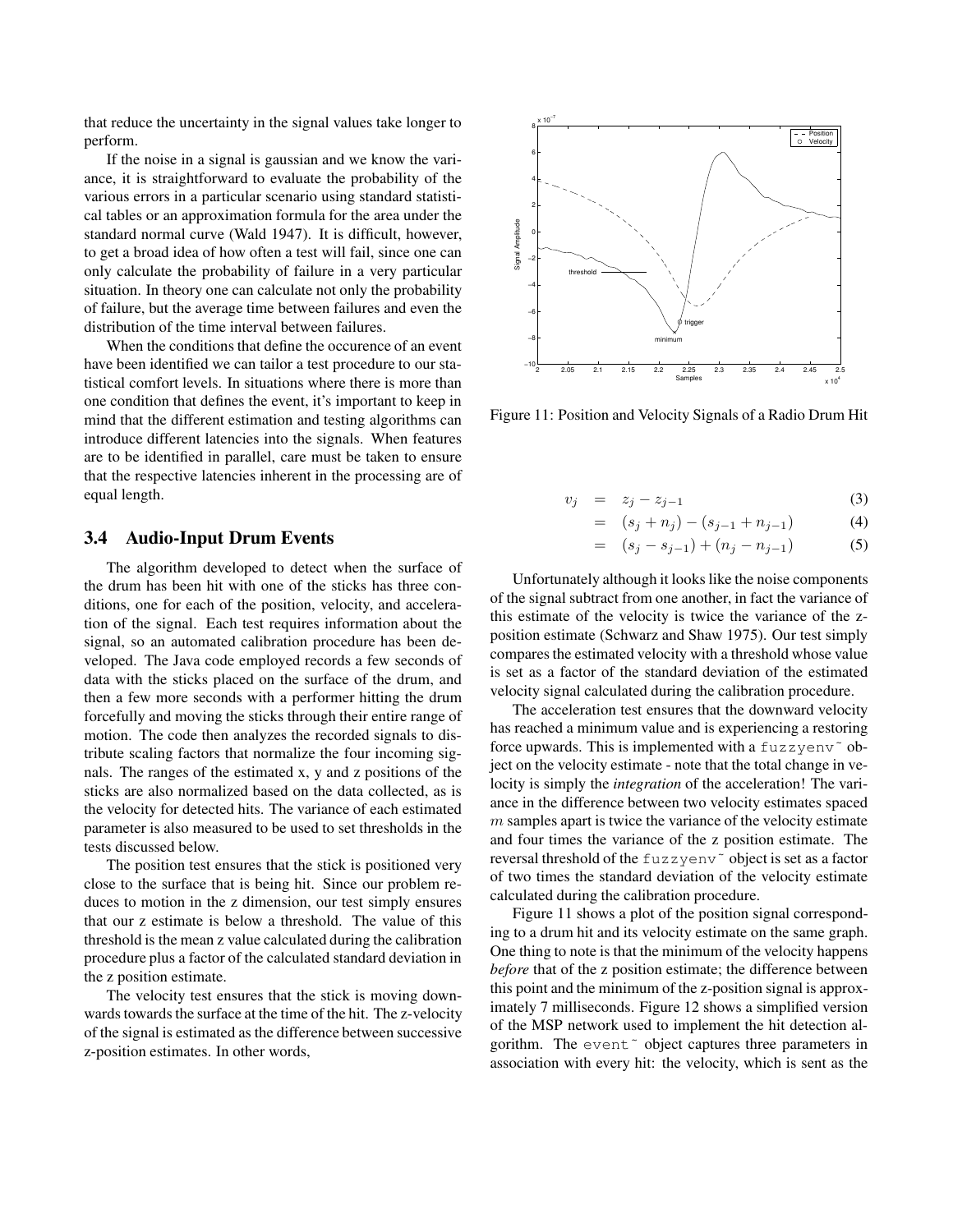

Figure 12: Simplified version of the MSP network that implements the hit detection algorithm.

minimum extrema from the  $fuzzyenv$  object, and the estimated x and y location of the hit. Figure 13 shows a plot of a recorded signal of a drum roll and the hits detected by the algorithm.

# **4 Conclusions**

We have developed a new gesture capture system that requires less hardware, is highly resolved both temporally and quantitatively, and boasts extremely low latency. On a modern laptop computer the processing required to demodulate the signals and detect hit events is less than five percent of the signal processing power available. The latency between a hit and the resulting sound synthesis is dependent on the roundtrip latency of the sound device and operating system - in our case this is a little less than six milliseconds. In a typical environment the signal-to-noise ratio of the position signals is more than 85dB; the signal-to-noise ratio of the velocity parameter of a hit is more than 70dB. Most important, the system is solid and reliable and has been used in several concerts by different musicians across North America this year.

There is much to do in the future to make this interface even better. Different frequency transmitting systems and estimation algorithms may improve the signal to noise ratio. Linearizing the cartesian parameters of the drum will allow a



Figure 13: Filtered Signal With Detected Hits

more intuitive programming interaction when setting up mappings. Different antenna geometry may improve the threedimensional tracking and signal-to-noise ratio of the instrument. Finally, we are excited about the possibility of interacting with physical models with a controller capable of transmitting high-resolution physical details.

# **References**

- Allison, J. T. and T. A. Place (2004). Teabox: A sensor data interface system. *Proceedings of the 2004 International Computer Music Conference*.
- Boie, R., L. W. Ruedisueli, and E. R. Wagner. Gesture sensing via capacitive moments. internal memo at AT&T Bell Labs.
- Haykin, S. (1994). *Communication Systems, 3rd ed.* United States: John Wiley and Sons, Inc.
- Jones, R. and B. Nevile (2005). Creating visual music in jitter: Approaches and techniques.
- Nakra, T. M. (2000). Searching for meaning in gestural data. *Trends in Gestural Control of Music*.
- Rimas Avizienis, Adrian Freed, T. S. . D. W. (2000). Scalable connectivity processor for computer music performance systems.
- Robert Grover Brown, P. Y. H. (1992). *Introduction to Random Signals and Applied Kalman Filtering*. New York: John Wiley & Sons, Inc.
- Schwarz, M. and L. Shaw (1975). *Signal Processing: Discrete Spectral Analysis, Detection and Estimation*. Dubuque, Iowa: McGraw Hill.
- Wald, A. (1947). *Sequential Analysis*. New York: John Wiley & Sons, Inc.
- Wessel, D. and M. Wright (2002). Problems and prospects for intimate musical control of computers. *Computer Music Journal*.